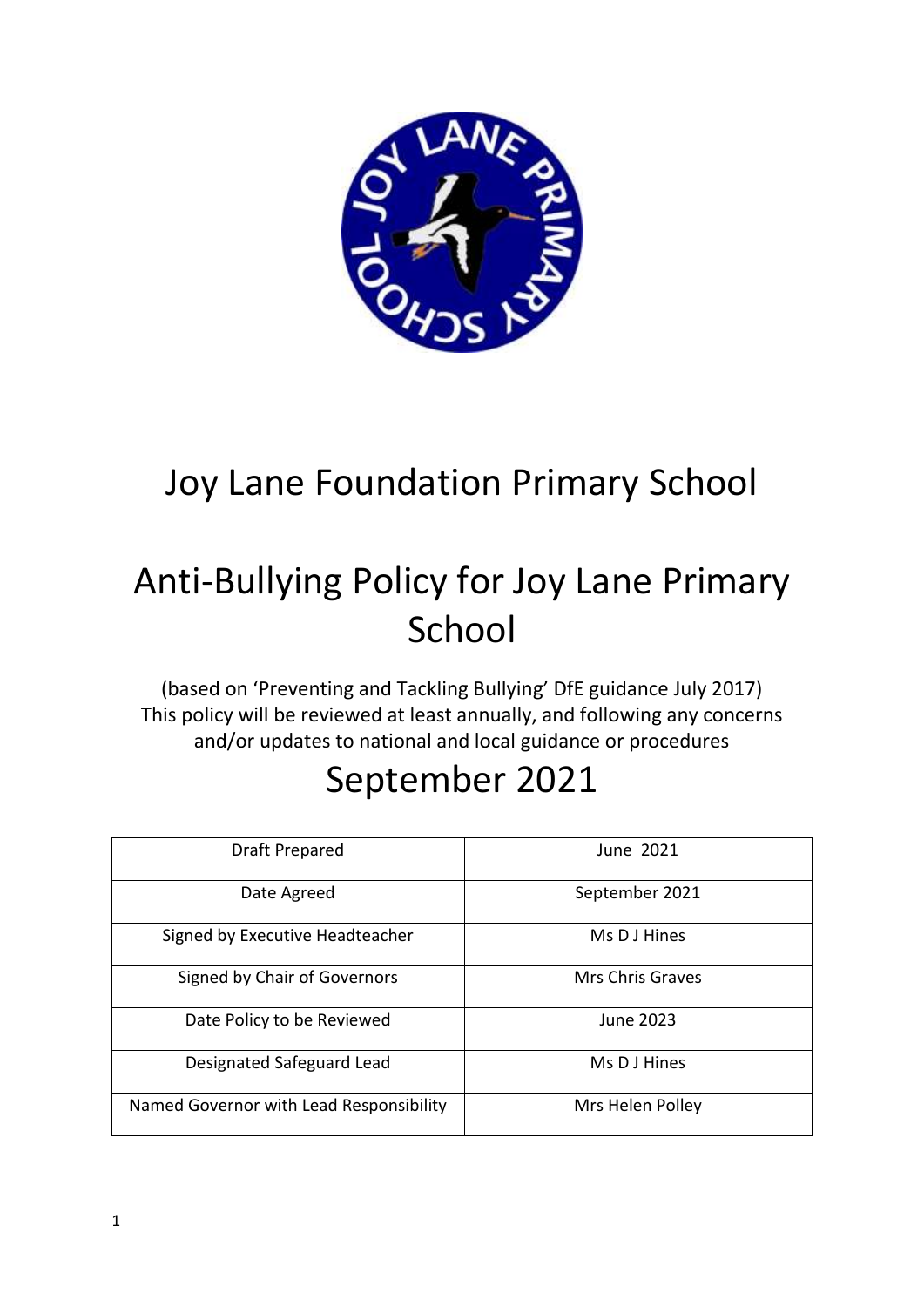This policy is based on DfE guidance "Preventing and Tackling Bullying" July 2017 and supporting documents. It also takes into account the DfE statutory guidance "Keeping Children Safe in Education" 2016. The school has read Childnet's "Cyberbullying: Understand, Prevent and Respond: Guidance for Schools".

# **1) Policy objectives:**

- This policy outlines what Joy Lane Primary School will do to prevent and tackle all forms of bullying.
- The policy has been reviewed in line with our new behaviour policy and approach.
- Joy Lane Primary School is committed to developing an anti-bullying culture where the bullying of children, adults or young people is not tolerated in any form.

# **2) Links with other school policies and practices**

This policy links or could link with a number of other school policies, practices and action plans including:

- Behaviour policy
- Complaints policy
- Child protection policy
- Confidentiality policy
- Online safety and Acceptable use policies (AUP)
- Curriculum plans, such as PSHE, RSE and computing
- Searching, screening and confiscation (see Behaviour Policy)

#### **3) Links to legislation**

There are a number of pieces of legislation which set out measures and actions for schools in response to bullying, as well as criminal and civil law. These may include (but are not limited to):

- The Education and Inspection Act 2006, 2011
- The Equality Act 2010
- The Children Act 1989
- The Education (Independent School Standards) Regulations 2014 (*if appropriate*)
- Protection from Harassment Act 1997
- The Malicious Communications Act 1988
- Public Order Act 1986

#### **4) Responsibilities**

It is the responsibility of:

- The Executive Headteacher to communicate this policy to the school community, to ensure that disciplinary measures are applied fairly, consistently and reasonably, and that a wholeschool approach is embedded.
- School Governors to take a lead role in monitoring and reviewing this policy, alongside the behaviour policy
- All staff, including governors, senior leadership, teaching and non-teaching staff, to support, uphold and implement this policy accordingly.
- Parents/carers to support their children and work in partnership with the school.
- Pupils to abide by the policy.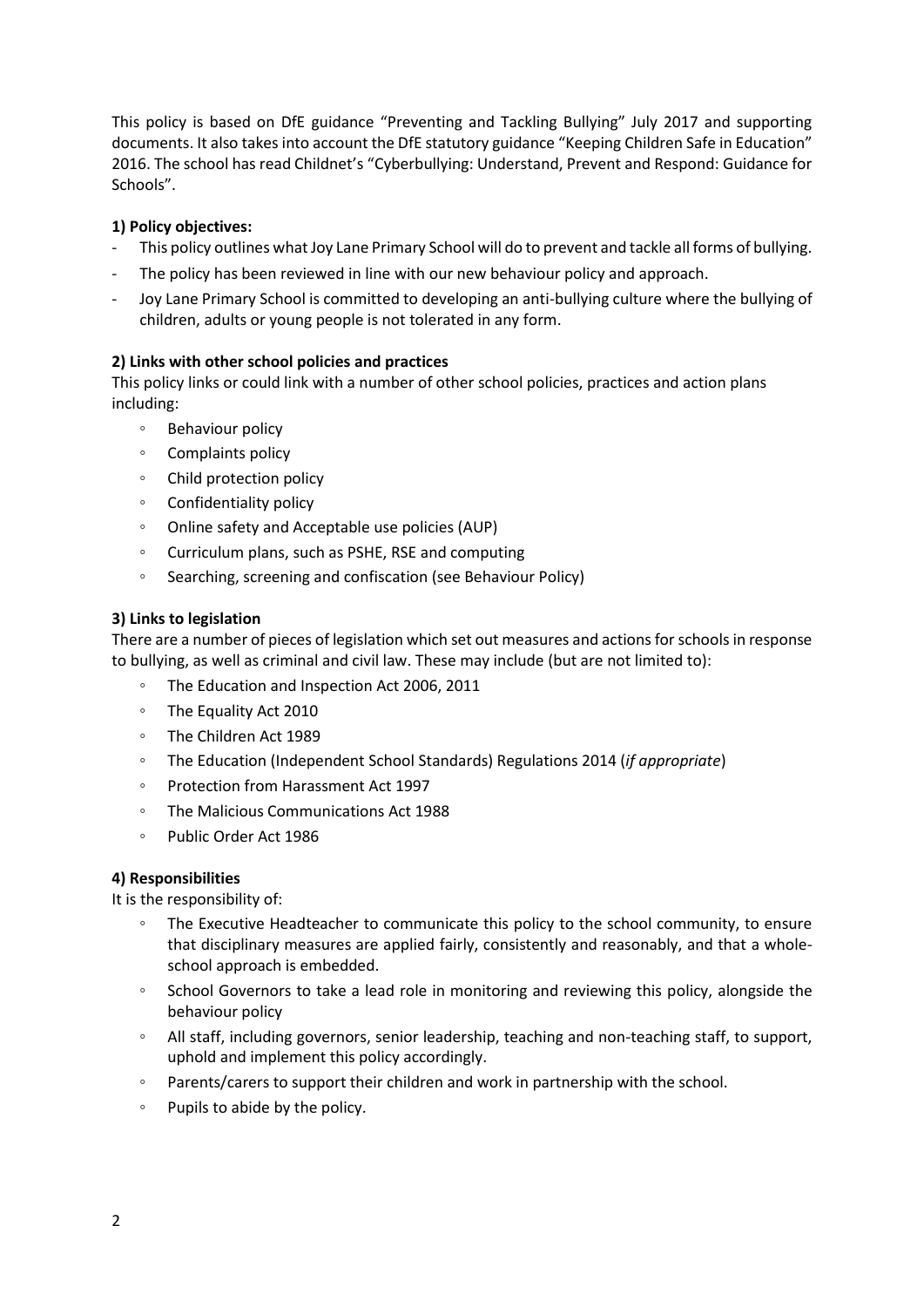*As a whole school community, we will*:

- Monitor and review our anti-bullying policy and practice on a regular basis.
- Support staff to promote positive relationships to help prevent bullying.
- Recognise that some members of our community may be more vulnerable to bullying and its impact than others; being aware of this will help us to develop effective strategies to prevent bullying from happening and provide appropriate support, if required.
- Intervene by identifying and tackling bullying behaviour appropriately and promptly.
- Ensure our pupils are aware that bullying concerns will be dealt with sensitively and effectively: that everyone should feel safe to learn and abide by the anti-bullying policy.
- Require all members of the community to work with the school to uphold the anti-bullying policy.
- Report back to parents/carers regarding concerns on bullying, dealing promptly with complaints.
- Seek to learn from good anti-bullying practice elsewhere.
- Utilise support from the Local Authority and other relevant organisations when appropriate.

# **5) Definition of bullying**

Bullying is "behaviour by an individual or a group, repeated over time that intentionally hurts another individual either physically or emotionally".

(DfE "Preventing and Tackling Bullying", July 2017)

- At Joy Lane, we teach the children to recognise that bullying may be in many different forms. The acronym STOP will be used as a reminder as it reinforces that bullying is something that happens Several Times On Purpose.
- Bullying can include name calling; taunting; mocking; making offensive comments; kicking; hitting; taking belongings; producing offensive graffiti; gossiping; excluding people from groups and spreading hurtful and untruthful rumours.
- This includes the same unacceptable behaviours expressed online, sometimes called online or cyberbullying. This can include sending offensive, upsetting and inappropriate messages by phone, text, instant messenger, through gaming, websites, social media sites and apps, and sending offensive or degrading photos or videos.
- Bullying can be a form of peer-on-peer abuse and can be emotionally abusive; it can cause severe and adverse effects on children's emotional development.

#### **6) Forms of bullying covered by this policy**

Bullying can happen to anyone. This policy covers all types of bullying including:

- Bullying related to race, religion, nationality or culture
- Bullying related to SEND (Special Educational Needs or Disability)
- Bullying related to appearance or physical/mental health conditions
- Bullying related to sexual orientation (homophobic bullying)
- Bullying of young carers, children in care or otherwise related to home circumstances
- Sexist, sexual and transphobic bullying
- Bullying via technology, known as online or cyberbullying

#### **7) School ethos**

The Joy Lane Primary School community recognises that bullying, especially if left unaddressed, can have a devastating effect on individuals; it can create a barrier to learning and have serious consequences for mental wellbeing. Our whole school ethos – be ready, be respectful, be responsible – underpins our interactions with the children and prioritises the respect of others. By effectively preventing and tackling bullying, our schools can help to create a safe environment where pupils are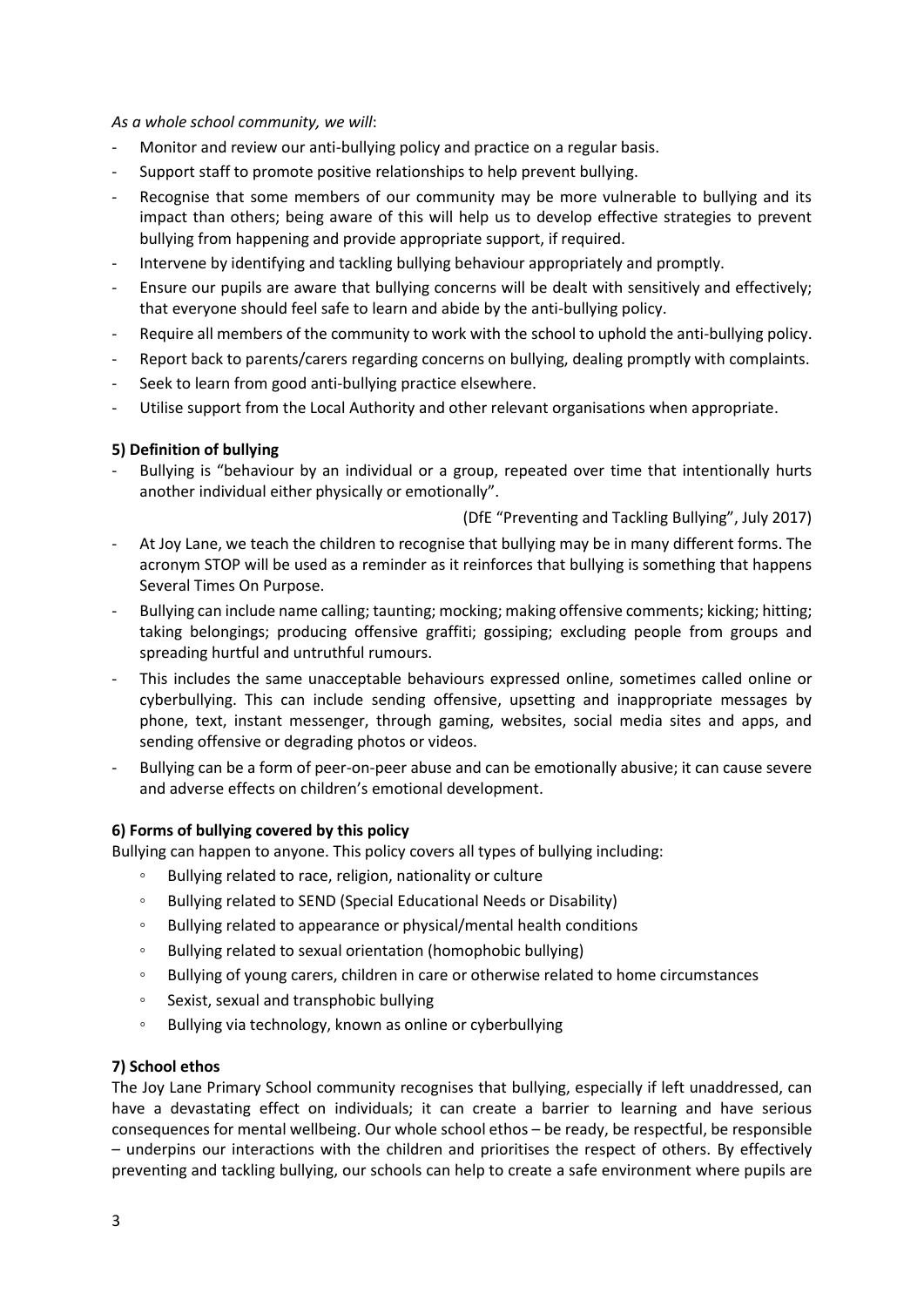able to learn and fulfil their potential. Our restorative approach to dealing with behaviour incidents (as outlined in our behaviour policy) seeks to equip our children with the tools to deal with conflict resolution, understand the impact of their actions on others and learn from experiences.

# **8) Responding to bullying or the accusation of bullying**

The following steps may be taken when dealing with all incidents of bullying reported to the school:

- If bullying is suspected or reported, the incident will be dealt with immediately by the member of staff who has been approached or witnessed the concern. The member of staff will then record what happened on 'MyConcern' where it will be passed on to the Designated Safeguarding Officers and Lead.
- The school will provide appropriate support for the person being bullied making sure they are not at risk of immediate harm and will involve them in any decision-making, as appropriate.
- The Executive Headteacher/designated safeguarding lead or member of the school leadership staff will interview all parties involved.
- The designated safeguarding lead will be informed of all bullying issues where there are safeguarding concerns.
- The school will inform other staff members, and parents/carers, where appropriate.
- Consequences (as identified within the school behaviour policy) and support for individuals will be implemented, in consultation with all parties concerned.
- If necessary, other agencies may be consulted or involved, such as: the police (if a criminal offence has been committed) or other local services including early help or children's social care (if a child is felt to be at risk of significant harm).
- Where the bullying takes place off school site or outside of normal school hours (including cyberbullying), the school will ensure that the concern is fully investigated. Appropriate action will be taken, including providing support and implementing sanctions in school in accordance with the school's behaviour policy.
- A clear and precise account of the incident will be recorded by the school in accordance with existing procedures. This will include recording appropriate details on MyConcern regarding decisions and action taken.

# *Supporting pupils*

*Pupils who have been bullied will be supported by:* 

- Reassuring the pupil and providing continuous support.
- Offering an immediate opportunity to discuss the experience with their teacher, the designated safeguarding lead, or a member of staff of their choice.
- Being advised to keep a record of the bullying as evidence and discuss how respond to concerns and build resilience as appropriate.
- Working towards restoring self-esteem and confidence.
- Providing ongoing support; this may include working and speaking with staff, offering formal counselling, engaging with parents and carers.
- Where necessary, working with the wider community and local/national organisations to provide further or specialist advice and guidance; this could include support through Early Help or Specialist Children's Services, or support through Child and Adolescent Mental Health Services (CAMHS).

#### *Pupils who have perpetrated the bullying will be helped by:*

Discussing what happened, establishing the concern and the need to change, implementing a form of restorative justice.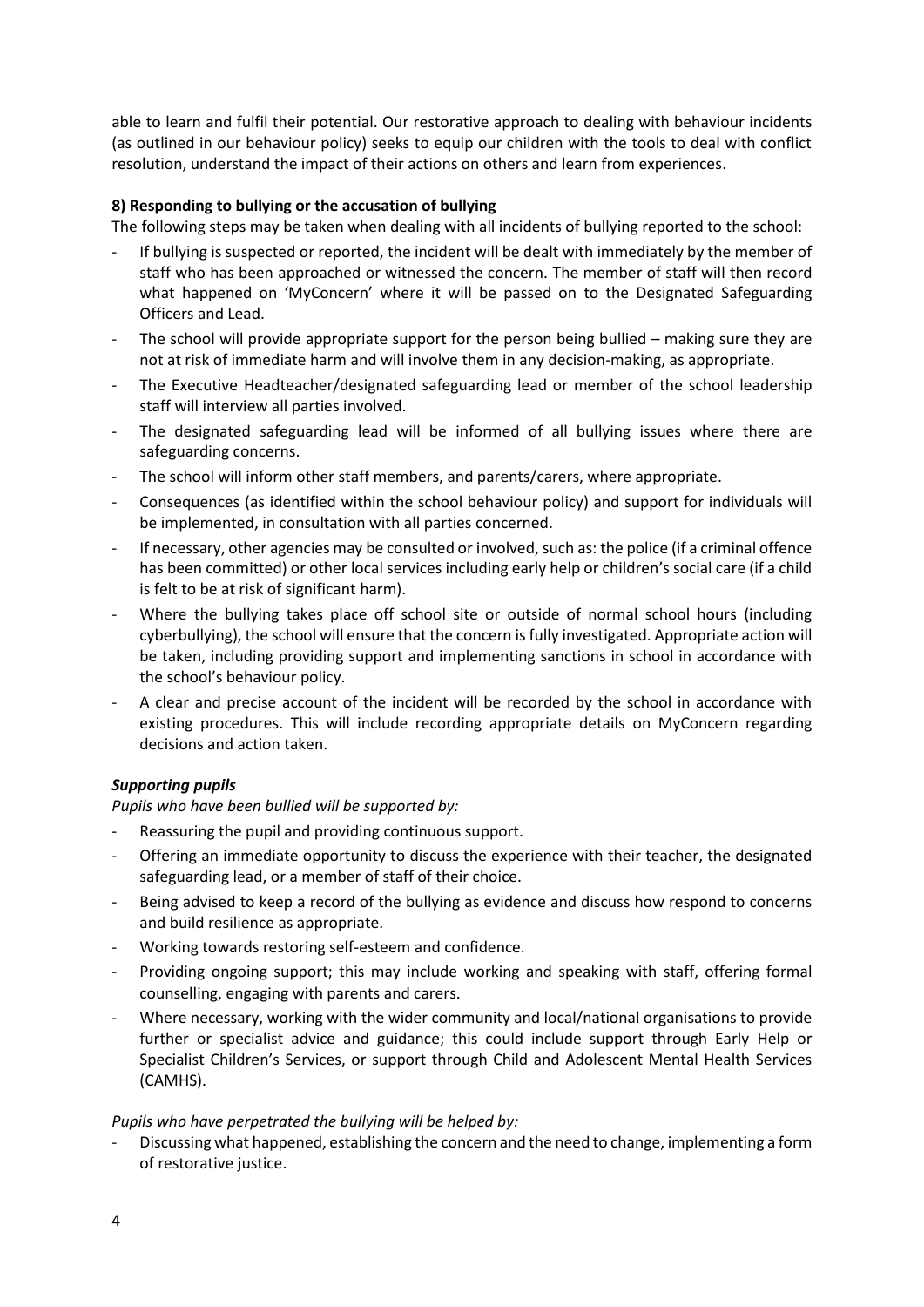- Informing parents/carers to help change the attitude and behaviour of the child.
- Providing appropriate education and support regarding their behaviour or actions.
- If online, requesting that content be removed and reporting accounts/content to service provider.
- Consequences, in line with school behaviour policy; this may include internal exclusion, removal of privileges (including online access when encountering cyberbullying concerns), restorative lessons, and fixed-term or permanent exclusions.
- Where necessary, working with the wider community and local/national organisations to provide further or specialist advice and guidance; this may include involvement from the Police or referrals to Early Help, Specialist Children's Services, or Child and Adolescent Mental Health Services (CAMHS) as appropriate.

# *Supporting adults*

Our school takes measures to prevent and tackle bullying among pupils; however, it is equally important to recognise that bullying of staff and parents, whether by pupils, parents or other staff members, is unacceptable.

#### *Adults (staff and parents) who have been bullied or affected will be supported by:*

- Offering an immediate opportunity to discuss the concern with the designated safeguarding lead, a senior member of staff and/or the Headteacher.
- Advising them to keep a record of the bullying as evidence and discuss how to respond to concerns and build resilience, as appropriate.
- Where the bullying takes place off school site or outside of normal school hours (including online), the school will still investigate the concern and ensure that appropriate action is taken in accordance with the school's behaviour policy.
- Reporting offensive or upsetting content and/or accounts to the service provider, where the bullying has occurred online.
- Reassuring and offering appropriate support.
- Working with the wider community and local/national organisations to provide further or specialist advice and guidance.

#### *Adults (staff and parents) who have perpetrated the bullying will be helped by:*

- Discussing what happened with a senior member of staff and/or the Headteacher to establish the concern.
- Establishing whether a legitimate grievance or concern has been raised and signposting to the school's official complaints procedures.
- If online, requesting that content be removed.
- Instigating disciplinary, civil or legal action as appropriate or required.

#### **9) Cyberbullying**

When responding to cyberbullying concerns, the school will:

- Act as soon as an incident has been reported or identified.
- Provide appropriate support for the person who has been cyberbullied and work with the person who has carried out the bullying using a restorative approach to ensure that it does not happen again.
- Encourage the person being bullied to keep any evidence (screenshots) of the bullying activity to assist any investigation.
- Access the Childnet Cyberbullying guidance.
- Take all available steps where possible to identify the person responsible. *This may include:*
	- looking at use of the school systems;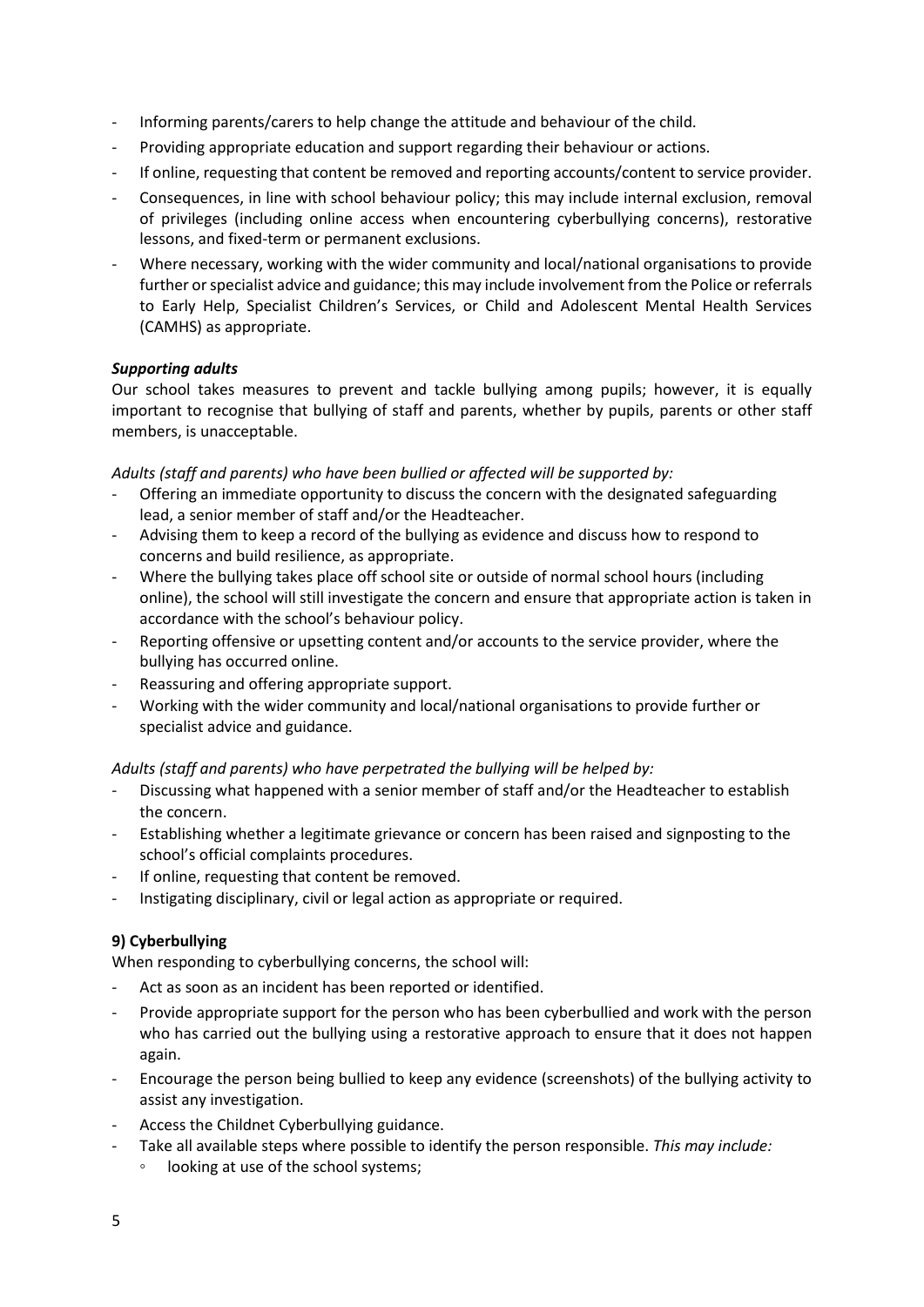- identifying and interviewing possible witnesses;
- contacting the service provider and the police, if necessary.
- Work with the individuals and online service providers to prevent the incident from spreading and assist in removing offensive or upsetting material from circulation. *This may include:*
	- Support reports to a service provider to remove content if those involved are unable to be identified or if those involved refuse to or are unable to delete content.
	- Confiscating and searching pupils' electronic devices, such as mobile phones, in accordance with the law and also the school searching and confiscation policy. (**Note:** Schools should ensure they access the DfE 'Searching, screening and confiscation at school' and Childnet Cyberbullying guidance to ensure that the schools powers are used proportionately and lawfully)
	- Requesting the deletion of locally-held content and content posted online if they contravene school behavioural policies.
- Ensure that consequences are applied to the person responsible for the cyberbullying; the school will take steps to change the attitude and behaviour of the bully in a restorative approach, as well as ensuring access to any additional help that they may need.
- Inform the police if a criminal offence has been committed.
- Provide information to staff and pupils regarding steps they can take to protect themselves online. *This may include:*
	- advising those targeted not to retaliate or reply;
	- providing advice on blocking or removing people from contact lists;
	- helping those involved to think carefully about what private information they may have in the public domain.

# **10) Preventing bullying**

#### *Environment*

The whole school community will:

- Create and support an inclusive environment which promotes a culture of mutual respect, consideration and care for others, which will be upheld by all.
- Recognise that bullying can be perpetrated or experienced by any member of the community, including adults and children (peer-on-peer abuse).
- Openly discuss differences between people that could motivate bullying, such as religion, ethnicity, disability, gender, sexuality, appearance-related difference or children with different family situations, such as looked after children or those with caring responsibilities.
- Challenge practice and language that does not uphold the values of tolerance, non-discrimination and respect towards others.
- Be encouraged to use technology, especially mobile phones and social media, positively and responsibly.
- Work with staff, the wider community and outside agencies to prevent and tackle concerns including all forms of prejudice-driven bullying.
- Actively create "safe spaces" for vulnerable children and young people and provide 'zen zones' in line with our behaviour policy.
- Celebrate success and achievements to promote and build a positive school ethos.

#### *Policy and Support*

The whole school community will:

- Provide a range of approaches for pupils, staff and parents/carers to access support and report concerns.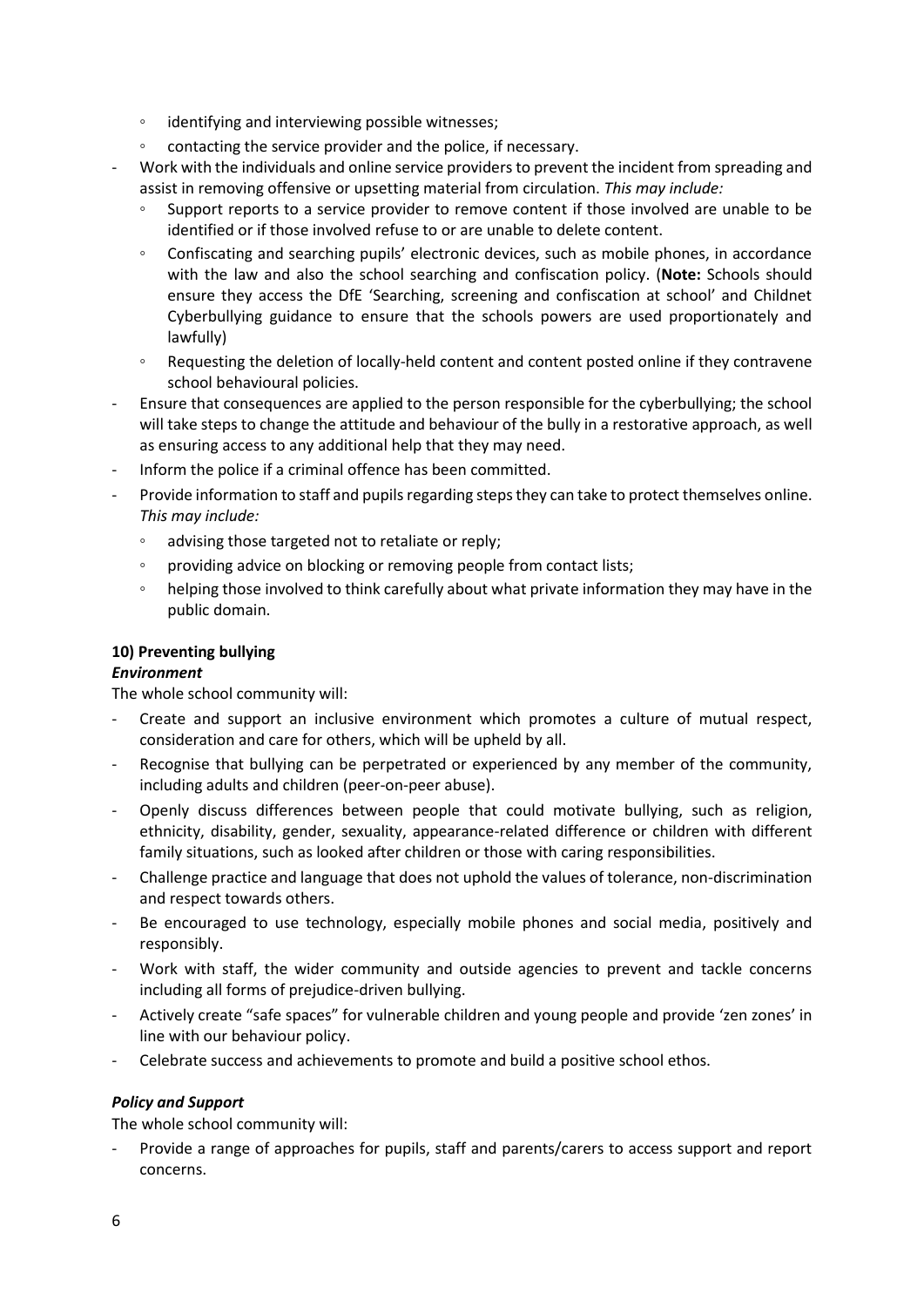- Regularly update and evaluate our practice to take into account the developments of technology and provide up-to-date advice and education to all members of the community regarding positive online behaviour.
- Take appropriate, proportionate and reasonable action, in line with existing school policies, for any bullying brought to the school's attention, which involves or affects pupils, even when they are not on school premises; for example, when using school transport or online, etc.
- Implement appropriate consequences, in line with our behaviour policy; the consequences of bullying will reflect the seriousness of the incident.
- Use a variety of techniques to resolve the issues between those who bully and those who have been bullied.

# *Education and Training*

The school community will:

- Train all staff, including teaching staff, support staff (e.g. administration staff, lunchtime support staff and site support staff) and pastoral staff to identify all forms of bullying and take appropriate action, following the school's policy and procedures (including recording and reporting incidents on MyConcern).
- Provide a range of opportunities and approaches for addressing bullying throughout the curriculum and other activities, such as through displays, PSHE lessons, assemblies, peer support, the school council, etc.
- Provide systematic opportunities to develop pupils' social and emotional skills, including building their resilience and self-esteem.

#### **10) Involvement of pupils**

*We will:* 

- Involve pupils and the school council in policy writing and decision making to ensure that they understand the school's approach and are clear about the part they have to play to prevent bullying.
- Regularly canvas children and young people's views on the extent and nature of bullying, including using PASS data.
- Ensure that all pupils know how to express worries and anxieties about bullying.
- Ensure that all pupils are aware of the range of consequences that may be applied against those engaging in bullying.
- Involve pupils in anti-bullying campaigns in schools and embedded messages in the wider school curriculum.
- Publicise the details of internal support, as well as external helplines and websites.
- Offer support to pupils who have been bullied and to those who are bullying in order to address the problems they have.

#### **11) Involvement and liaison with parents and carers**

*We will:* 

- Take steps to involve parents and carers in developing policies and procedures to ensure they are aware that the school does not tolerate any form of bullying.
- Make sure that key information about bullying (including policies and named points of contact) is available to parents/carers in a variety of formats.
- Ensure all parents/carers know who to contact if they are worried about bullying and where to access independent advice.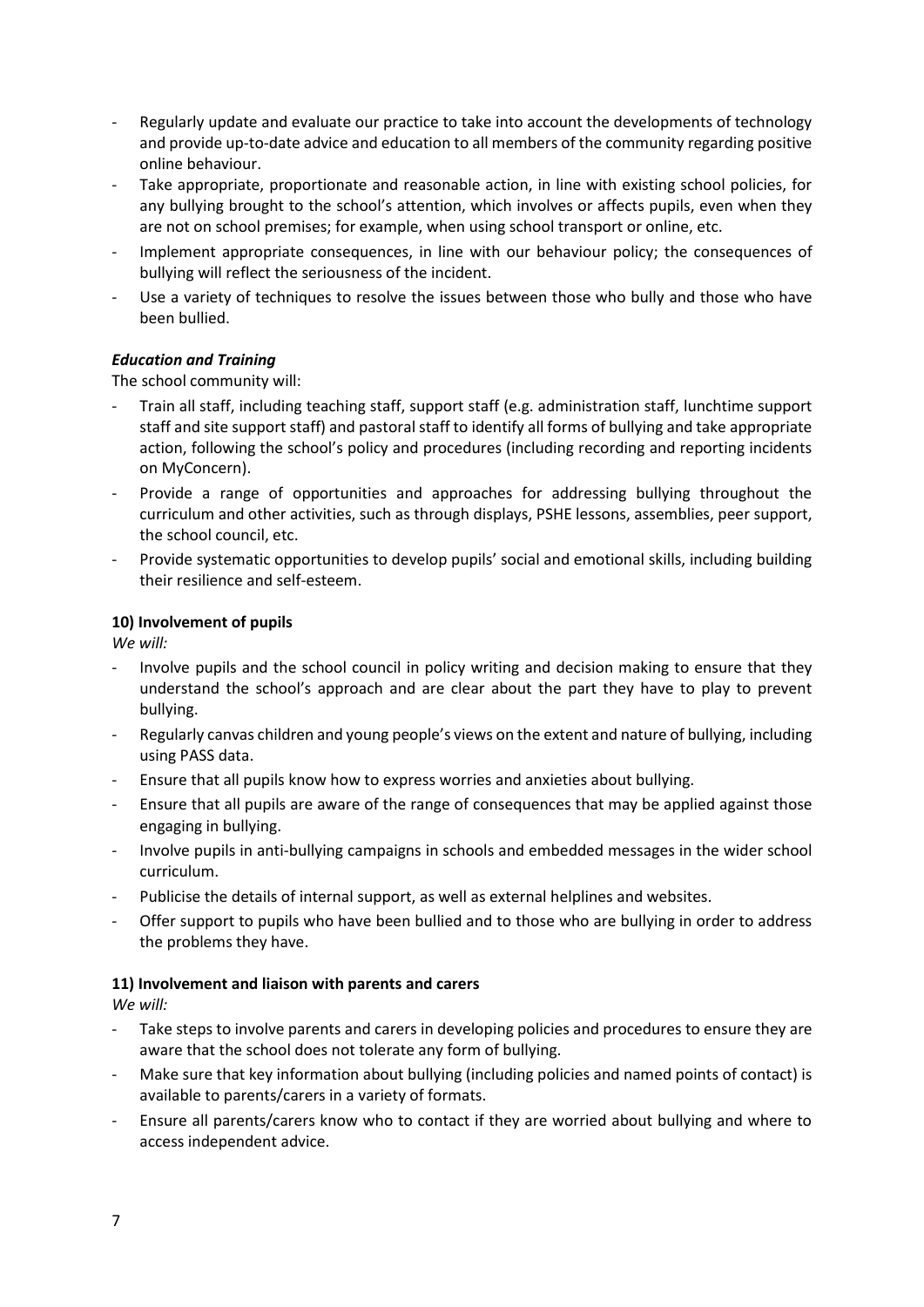- Work with all parents/carers and the local community to address issues beyond the school gates that give rise to bullying.
- Ensure that parents work with the school to role model positive behaviour for pupils, both on and offline.
- Ensure all parents/carers know about our complaints procedure and how to use it effectively to raise concerns in an appropriate manner.

#### **12) Monitoring and review: putting policy into practice**

- The school will ensure that they regularly monitor and evaluate systems to ensure that the policy is being consistently applied. Any issues identified will be incorporated into the school's action planning.
- The Executive Headteacher and members of the leadership team will be informed of bullying concerns, as appropriate.
- The named Governor for bullying will report on a regular basis to the governing body on incidents of bullying, including outcomes. This will be done through the Executive Headteacher's report to Governors.

# **13) Useful links and supporting organisations**

- Anti-Bullying Alliance: [www.anti-bullyingalliance.org.uk](http://www.anti-bullyingalliance.org.uk/)
- Childline: [www.childline.org.uk](http://www.childline.org.uk/)
- Family Lives: [www.familylives.org.uk](http://www.familylives.org.uk/)
- Kidscape: [www.kidscape.org.uk](http://www.kidscape.org.uk/)
- MindEd: [www.minded.org.uk](http://www.minded.org.uk/)
- NSPCC: [www.nspcc.org.uk](http://www.nspcc.org.uk/)
- The BIG Award: [www.bullyinginterventiongroup.co.uk/index.php](http://www.bullyinginterventiongroup.co.uk/index.php)
- PSHE Association: [www.pshe-association.org.uk](http://www.pshe-association.org.uk/)
- Restorative Justice Council: [www.restorativejustice.org.uk](http://www.restorativejustice.org.uk/)
- The Diana Award[: www.diana-award.org.uk](http://www.diana-award.org.uk/)
- Victim Support: [www.victimsupport.org.uk](http://www.victimsupport.org.uk/)
- Young Minds[: www.youngminds.org.uk](http://www.youngminds.org.uk/)
- Young Carers[: www.youngcarers.net](http://www.youngcarers.net/)
- The Restorative Justice Council: [www.restorativejustice.org.uk/restorative-practice-schools](http://www.restorativejustice.org.uk/restorative-practice-schools)

#### **SEND**

- Changing Faces: [www.changingfaces.org.uk](http://www.changingfaces.org.uk/)
- Mencap: [www.mencap.org.uk](http://www.mencap.org.uk/)
- Anti-Bullying Alliance Cyberbullying and children and young people with SEN and disabilities: [www.cafamily.org.uk/media/750755/cyberbullying\\_and\\_send\\_-\\_module\\_final.pdf](http://www.cafamily.org.uk/media/750755/cyberbullying_and_send_-_module_final.pdf)
- DfE: SEND code of practice: [www.gov.uk/government/publications/send-code-of-practice-0](http://www.gov.uk/government/publications/send-code-of-practice-0-to-25) [to-25](http://www.gov.uk/government/publications/send-code-of-practice-0-to-25)

#### **Cyberbullying**

- Childnet International[: www.childnet.com](http://www.childnet.com/)
- Digizen: [www.digizen.org](http://www.digizen.org/)
- Internet Watch Foundation: [www.iwf.org.uk](http://www.iwf.org.uk/)
- Think U Know: [www.thinkuknow.co.uk](http://www.thinkuknow.co.uk/)